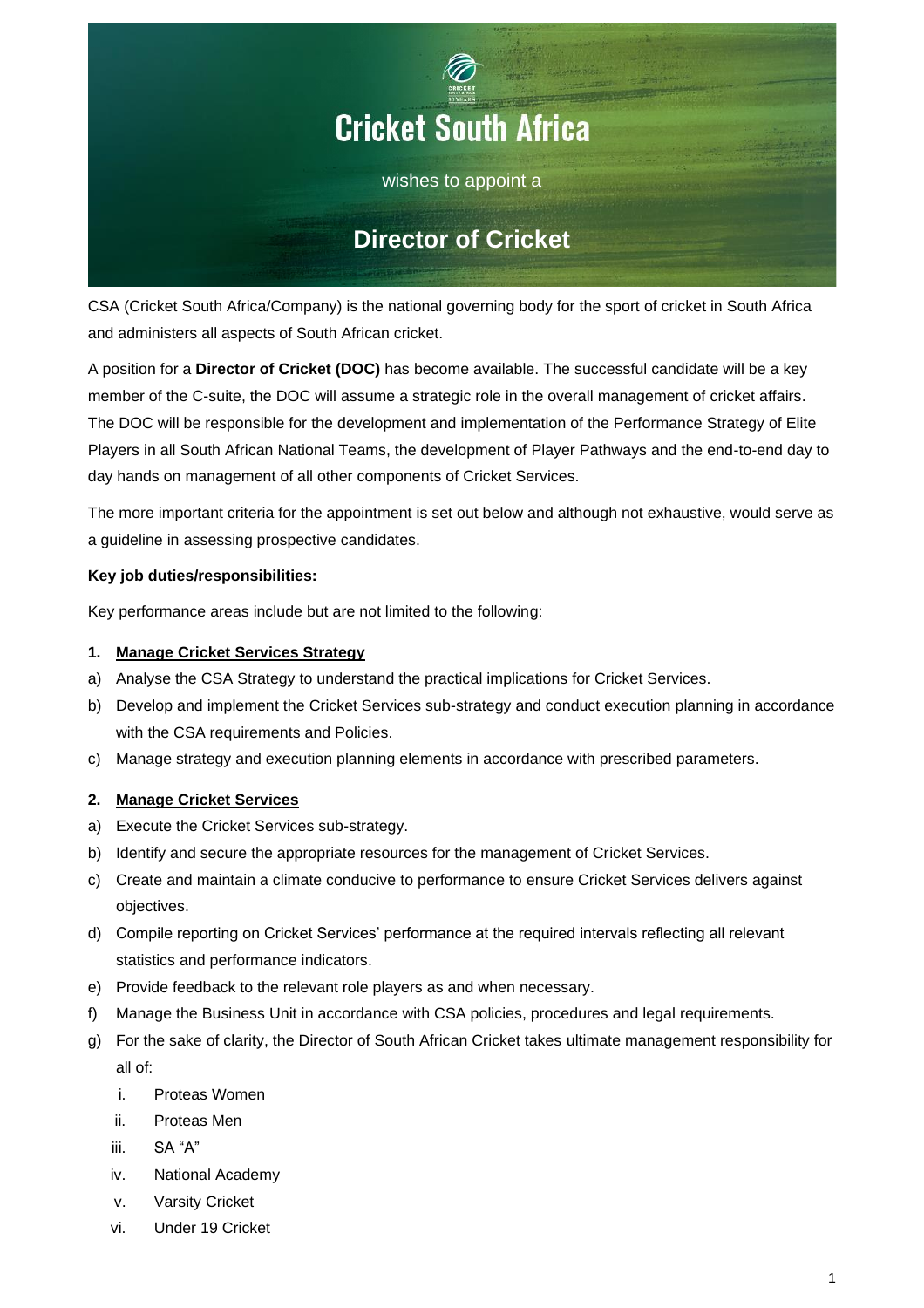

- vii. Schools Cricket
- viii. Mini Cricket
- ix. High Performance Pathways
- x. Cricket Pathways
- xi. Future Tours Planning
- xii. Convenor of Selectors
- xiii. Coaching Pathways
- xiv. Match Officials Pathways

# **3. Team and Player Analytics**

- a) Ensure that the resources and systems are in place to conduct and maintain highly detailed and granular analytics on all national level teams and all top tier Affiliate level players as well as on SA "A", National Academy and Varsity Players, thereby building a live picture of the "sharp end" of the talent pipeline.
- b) Ensure that the analytics data gets used in an objectively justifiable way to inform selection decisions.

# **4. Manage Transformation**

- a) Understand the CSA Transformation Strategy to determine how Cricket Services must contribute to the achievement of targets.
- b) Understand the National Transformation Priorities to determine applicability and targets to be achieved.
- c) Monitor progress and performance against the Transformation Strategy to ensure that targets are achieved.
- d) Implement corrective actions where required to ensure that the Strategy is executed.

## **5. People Management (Own Direct Reports**

- a) Regularly and on a set schedule meets with all direct reports in a structured fashion, both one-on-one and collectively.
- b) Monitors and manages performance to clearly communicated expectations, including but not limited by means of Keeping Score!
- c) Ensures PDPs (Player Development Plans) are executed.
- d) Maintains an environment and climate conducive to high performance.
- e) Leading by example.
- f) Acting as a mentor to own team members and other CSA staff.

## **6. Ad Hoc**

a) Takes on such additional duties and responsibilities as the CEO may set from time.

## **Essential requirements pertaining to the candidate's qualifications and experience:**

- a) An NQF Level 6 Qualification ("National Diploma") in Sport Management/Science or an Equivalent Qualification would be an advantage.
- b) A minimum of 10 years Playing and/or Coaching Cricket at Elite level, either Protea Women's or Protea Men's, including time playing for or coaching at any of the bigger CSA Affiliates. Successful Captaincy would be an advantage.
- c) The incumbent should ideally come from a professional cricketing background in South Africa and should ideally have a significant degree of name recognition amongst the cricket fan base.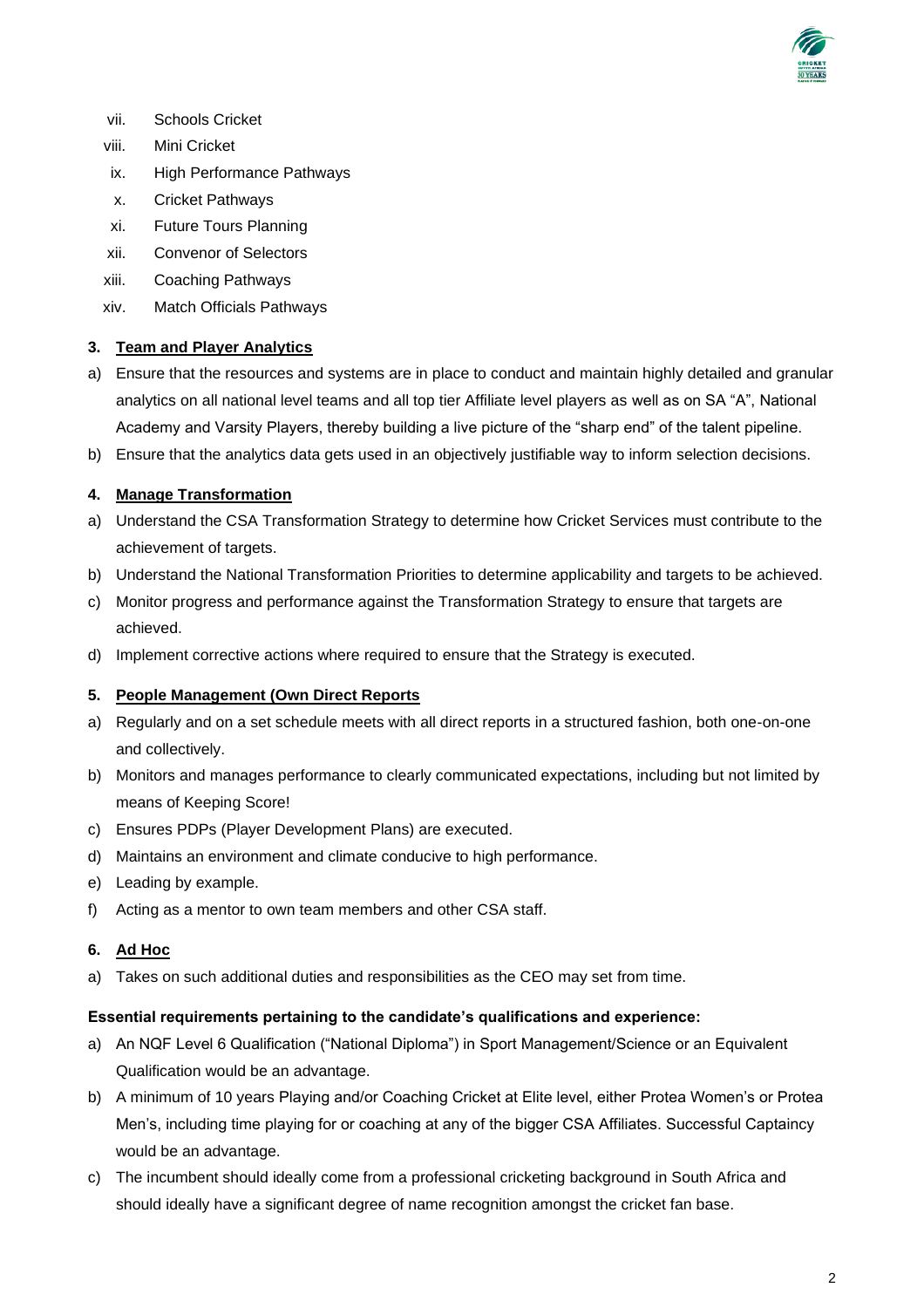

# **In addition, the following competencies (skills and behavioural attributes) would be important:**

- a) Communication
- b) Contract Management
- c) Influencing
- d) Interpersonal Skills
- e) Leadership
- f) Media Management
- g) People Management
- h) Political understanding
- i) Problem Solving
- j) Relationship Management
- k) Strategic Decision Making
- l) Stress Management
- m) Team Management
- n) Adaptability
- o) Approachability
- p) Assertiveness
- q) Creativity
- r) Critical Thinking
- s) Cultural Sensitivity
- t) Diversity Management
- u) High Emotional Intelligence
- v) Innovation
- w) Motivated
- x) Results Driven
- y) Visionary

The role with report to the **Chief Executive Officer (CEO)**. The role requires the ability and willingness to travel, work long hours, over weekends and public holidays where necessary.

The successful candidate will be based at the CSA Head Office, 86 5th Street, Melrose Estate, Johannesburg and Centre of Excellence, LC de Villiers Sports Grounds, HPC, Burnett Street, Hatfield. Qualifying candidates can apply to **[careers@cricket.co.za](mailto:careers@cricket.co.za)** with a comprehensive CV, copy of SA ID, copies of qualifications and at least two contactable references.

All applications will be treated in strict confidence. Short listed candidates will undergo interviews and possible additional assessments.

In making the final selection, consideration will be given to the employment equity objectives of CSA. A performance agreement shall be entered into with the successful applicant. CSA reserves the right not to make an appointment.

The closing date for all applications is **04 April 2022**. Only shortlisted candidates will be contacted. Should you not receive a response to your application within 14 days after the closing date, please consider it as being unsuccessful.